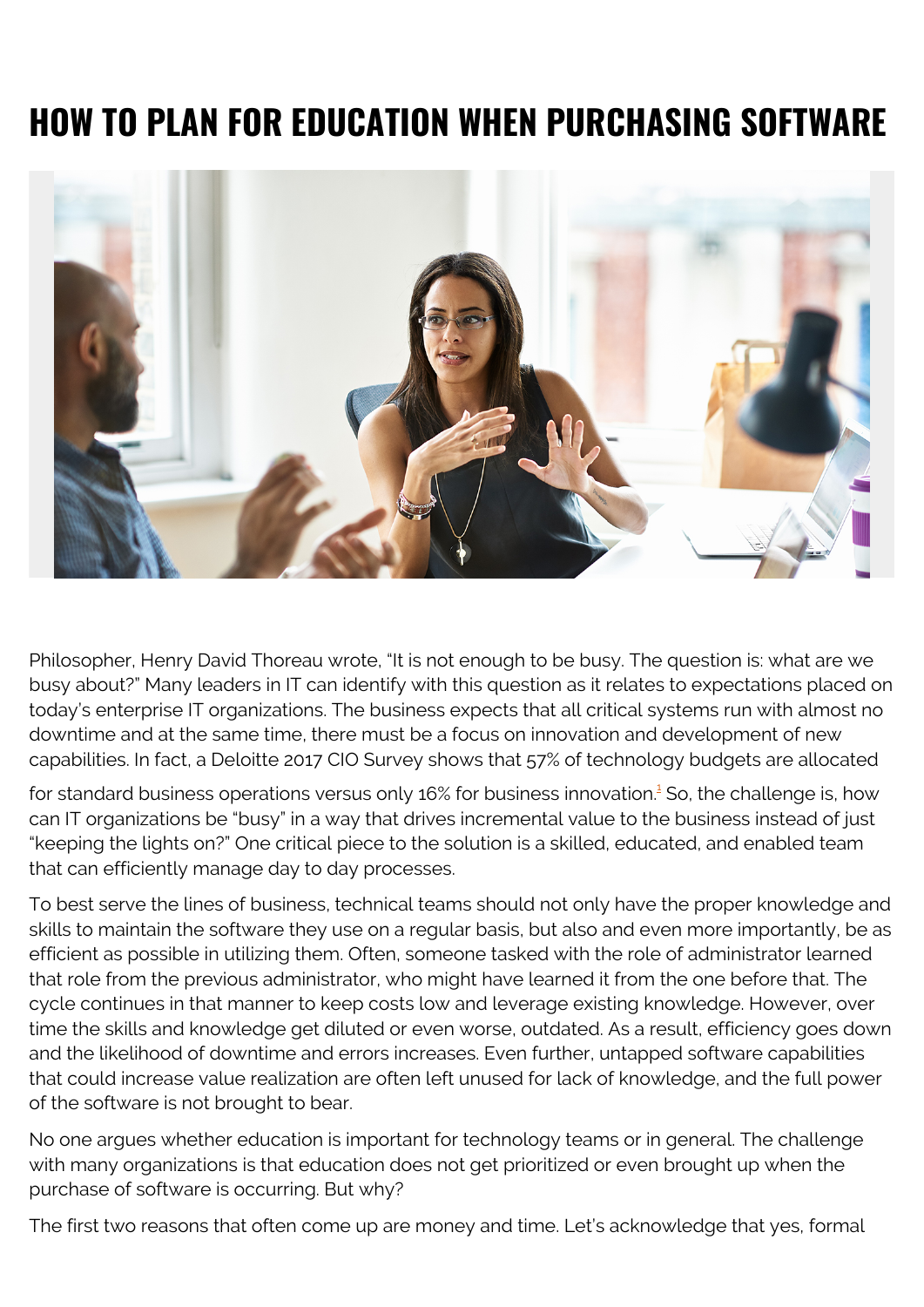software education does not come cheap (e.g., 5-day in-person training can be \$5k/person or a 5 day private course \$35k). However, the time and money required for focused education pales in comparison to the cost of lost efficiency, loss of ability to innovate with the technology, and overall not realizing the full value of the software investment. The purpose of this blog is to help IT leaders gain a better understanding of how to address the concerns that arise when making decisions to invest in education at the time of license purchase. By pro-actively approaching these five concerns when working with any technology vendor at the time of a software purchase, you can more effectively prioritize what enterprise IT will be "busy about."

### **Concern #1: The team cannot get away from day to day operations to attend a class.**

The day-to-day operations are absolutely critical for IT teams and even more so for companies who have fewer resources on-staff. To overcome this challenge, most software vendors (e.g., like BMC Software) have taken advantage of the latest instructional methods and learning technologies to change the way their education is delivered and consumed. Most everyone is familiar with selfpaced, web-based training (WBT) which has been the mainstream for over 10 years. A standard WBT is perfect for teaching the basic concepts and architecture of a specific tool. Most WBTs are only a few hours and can be taken on almost any device including smartphones and tablets. That means staff can fit in their training around their core operational demands reducing the amount of time away from the office to gain basic proficiency.

While WBTs are a good start, adult learning theory<sup>[2](#page--1-0)</sup> clearly shows that people learn by doing. Traditionally, the only way students could apply what they were learning was by attending an instructor-led class and working in a safe, sand-box or lab environment where they could do structured exercises that reinforced the key concepts taught in class. Today, virtual classes are available that have the exact cadence and structure as traditional in-person training to eliminate the need to travel. Also, new blended delivery methods combine the time flexibility of self-paced learning with on-demand practice labs. They also offer live support from qualified instructors so that students' questions can be addressed in a timely manner. This means that the tether of rigid schedules can be cut, and complex technical training can be effectively delivered to meet the students' and business' scheduling needs.

## **Concern #2: Trained and certified staff will leave for better opportunities.**

It's been said countless times by IT management, "The time and money spent to train my employees will enable them to take their skills somewhere else." While this might happen on occasion, let's look

at the facts. According to Deloitte University Press research<sup>[3](#page--1-0)</sup>, "More than two-thirds believe it is management's job to provide them with accelerated development opportunities." Employees that are not improving their skills are more apt to leave their current position than those who are given the opportunity to grow.

Another way to think about it, does it make sense to keep an employee less effective just on the remote chance they might leave for another position? Despite the slight risk, maximizing the skills and ability of IT staff is the rational thing to do for them and the enterprise. If we look honestly why employees leave, investing in their growth is going to be at the bottom of the list.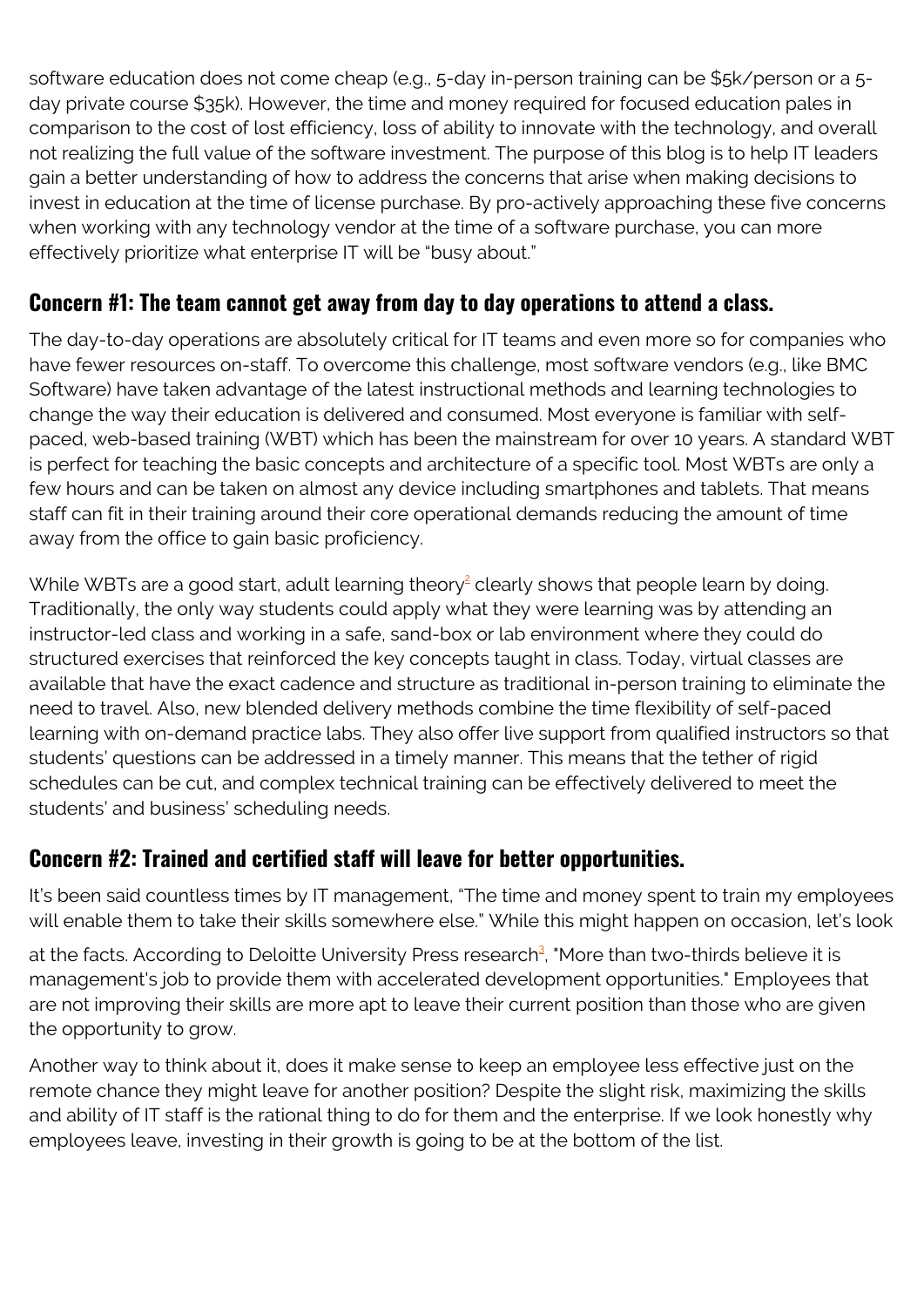#### **Concern #3: How do I combat the perception that "Knowledge Transfer" is the same as education?**

Let's clearly illustrate knowledge transfer in this context. After the software is implemented by the service provider, they will typically run a session to show the project team the final implementation and provide some insight on specific use-cases. While this is a critical component of any new rollout, it is exponentially more valuable when key technical staff and operators are formally educated prior to the knowledge transfer session because they have a base-line of core knowledge, can ask more advanced questions, and get more out of the session.

To use an analogy, think of going to college as the formal education. College is where you learn core topics like statistics, economics, and computer science. Upon graduation and entering the workforce, there is job-specific training which assumes a certain level of understanding of core concepts. The "on the job training" is knowledge transfer. That said, without the formal education (i.e., college), it's much less likely that the knowledge transfer (i.e., on-the-job training) will provide sufficient details to expand solution use cases or drive the desired business outcomes that change annually.

Even further, companies tend to attempt to use "all-stars" to teach the others as a cost-savings approach. Just because someone is good at what they do, doesn't mean they can teach others how to do it, let alone help them to excel at it. In fact, according to Sian Beilock Ph.D., a professor of psychology at the University of Chicago, the best players rarely make the best coaches: "As you get better and better at what you do, your ability to communicate your understanding or to help others

learn that skill often gets worse and worse."<sup>[4](#page--1-0)</sup> Think about the best coaches in sports. Very few of those coaches were star players. Most of the top coaches were mediocre players or didn't even play professionally. It's because they had to work hard, learn the game intimately, and not rely on natural talent.

Working with professional trainers who not only know the tools well but also know how to teach and communicate to everyone across the spectrum of skills and experience is the most effective way to ensure across the board skill development and effectiveness.

## **Concern #4: How do I determine the scope of education need for my team?**

With limited personnel, time, and budget, it can be a challenge to decide who should get formal education. In an ideal world, everyone would, but reality isn't always that simple. If the goal is to maximize time and budget while achieving an acceptable level of team competency, the best approach is to understand the capabilities of each team member.

Like any team, players often have diverse areas of strength. To prevent personal bias from skewing your ability to determine who would benefit most from a specific learning path, it's best to validate the skills of each individual. A technical skills assessment is one way some software vendors can assess how well an individual knows how to use a specific software based on roles (i.e., Administrator, Developer, etc.). These assessments can be qualitative by conducting one on one interviews, or they can be quantitative by asking a set of standard technical questions in a standard testing format.

Regardless of the format, the goal is to identify where there are individual skill gaps and create a learning plan that addresses those gaps. Some people may be very competent requiring little to no